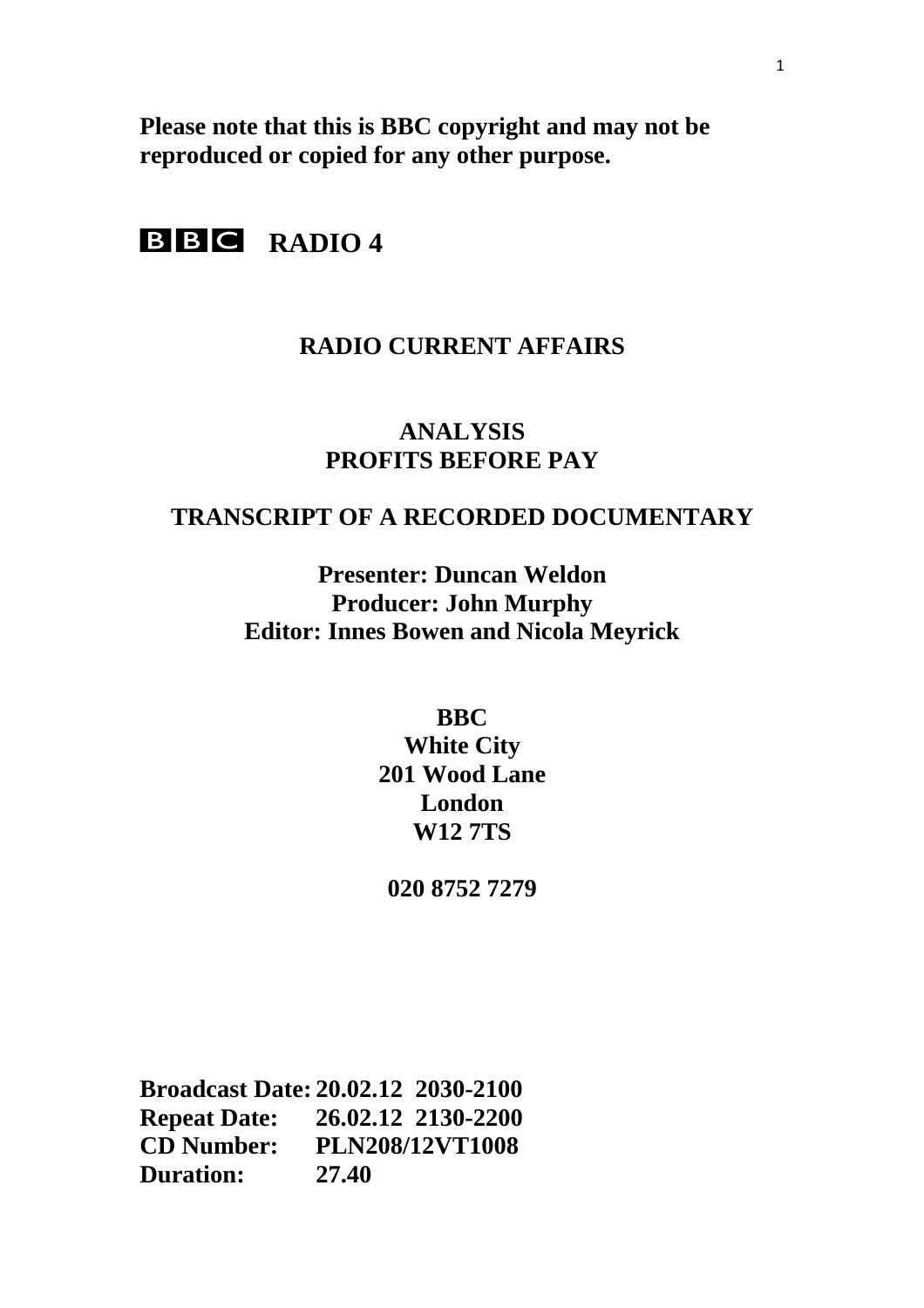# *Taking part in order of appearance:*

**Unnamed worker** 

**Gavin Kelly Chief executive of the Resolution Foundation think tank and former Downing Street advisor** 

**James Plunkett Secretary to the Commission on Living Standards, The Resolution Foundation** 

**Stewart Lansley Research fellow at Bristol University and the author of** *The Cost of Inequality* 

**Matt Oakley Head of economics at the think tank Policy Exchange** 

**Jacob Hacker Professor of Political Science at Yale University and co-author of**  *Winner Take-All Politics*

**DeAnne Julius Economist and chair of Chatham House** 

**Roger Bootle Managing director of Capital Economics**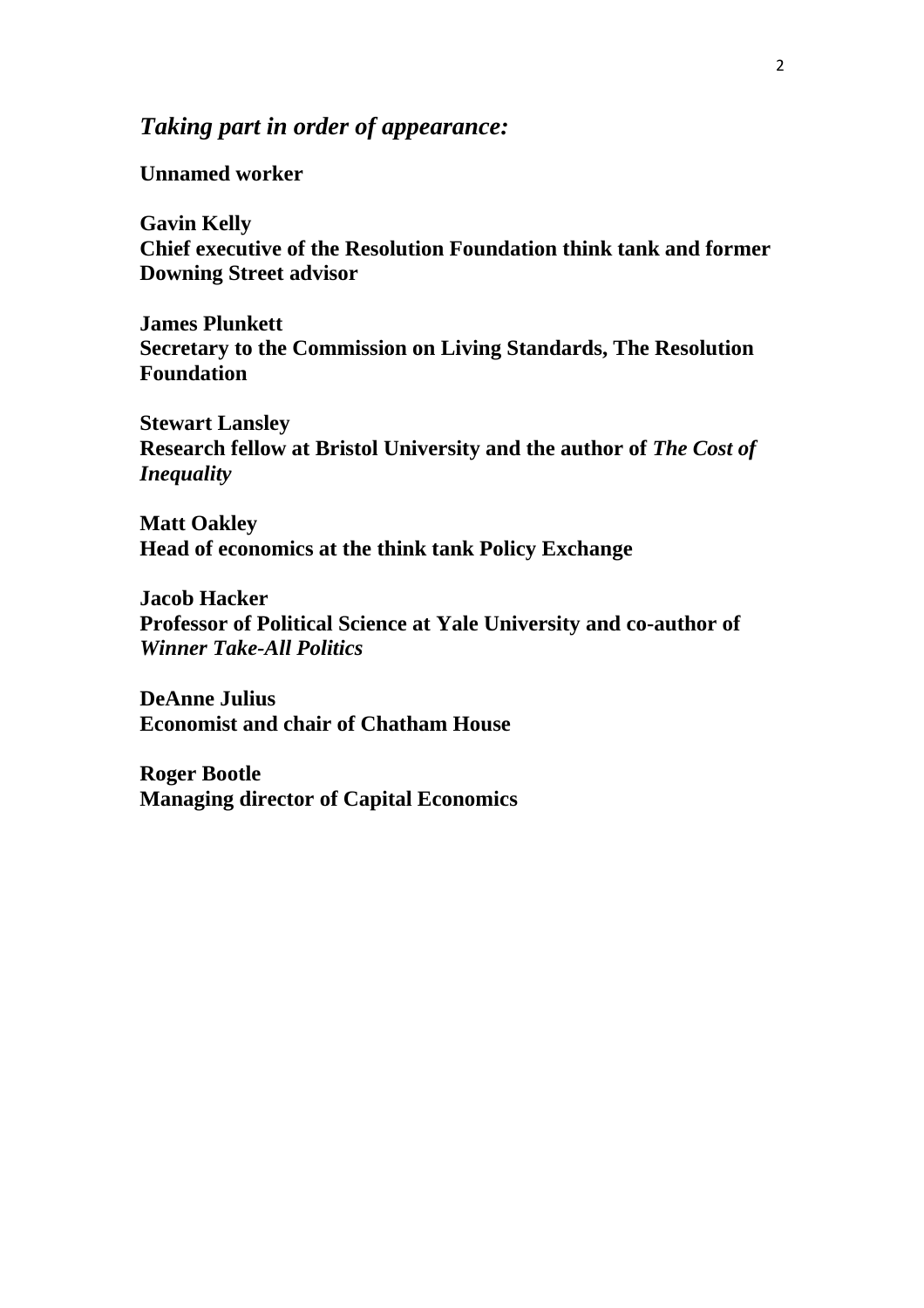WORKER: I've been working for a finance company for the past four years now, since I graduated. It's a great job, we're hitting targets on a yearly basis. We're looking to expand within the next few years. At the moment my salary has stayed the same since I started, hasn't increased at all.

**WELDON: This worker's experience of frozen wages is far from unique. He earns £25,000 a year – very close to the median, or middle, wage in the UK. Since the financial crisis of 2008 many of us have been suffering a wage squeeze and falling living standards. But this isn't a programme about the recession. It's about how things were going wrong just as we thought things were alright.** 

**MUSIC – Things can only get better** 

**WELDON: We tend to think of the early 2000s as a time of relative prosperity – "Things can only get better" was still fresh in the memory, house prices were rising, credit flowed easily and people generally felt better off. But underneath this rosy surface, wages for many actually stopped rising – years before the recession hit.** 

KELLY: I think to some extent we were kind of blinded by growth in this period.

## **WELDON: Gavin Kelly is the chief executive of the Resolution Foundation think thank and before this he worked as an advisor in Downing Street under both Tony Blair and Gordon Brown.**

KELLY: We thought if the economy was growing things would look after themselves, and of course what we've learnt is that isn't always the case.

**WELDON: My name is Duncan Weldon and I'm a senior economist at the Trades Union Congress. In this programme I'll be investigating why wages stopped rising in the years before the crash. What were the driving forces for the squeeze? It's an issue that's seizing the attention of think tanks on both the left and the right – as fuel prices, rail fares, food bills and the general cost of living rise but pay packets, for most of us, refuse to budge. We're feeling poorer by the month. It's something that politicians simply can't ignore.** 

MILIBAND CLIP: Over the past few decades, less of what our economy produces has been paid out in wages and more in profits. Gains in productivity have not been reflected in higher earnings.

CAMERON CLIP: Too many people found they couldn't count on their savings growing. They couldn't afford to buy a home. They worried about how they would pay their bills in old age.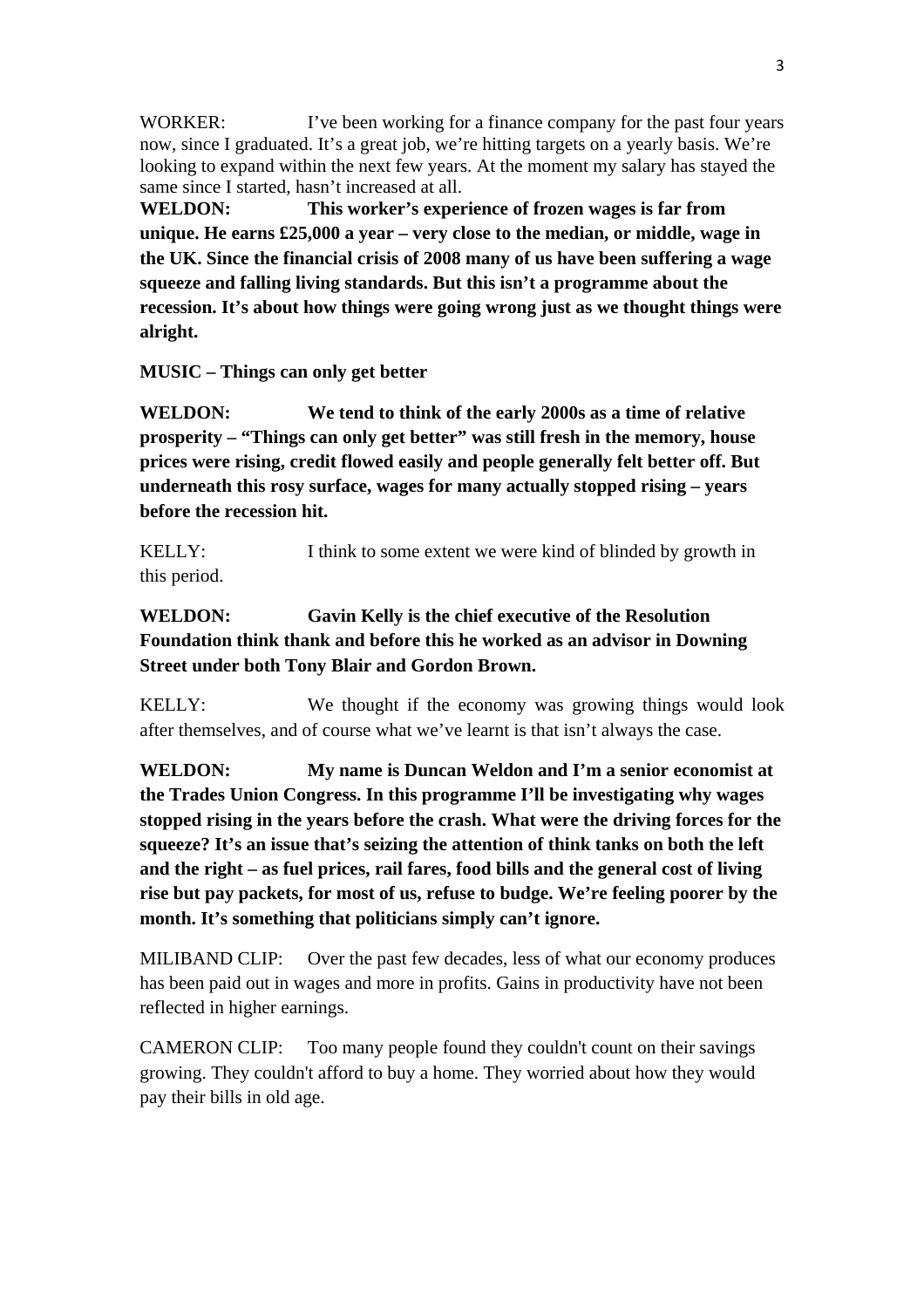CLEGG CLIP: In just three years, real household disposable incomes have fallen by some 5% - one of the biggest squeezes since the 1950s, since the records began.

WORKER: Circumstances at the moment, it's understandable but within a year or so, if things haven't changed then you know, I'll sort of be knocking on my boss' door and saying you know "what's going on, you know, we're hitting profits for you but you're not, you're not sort of rewarding us back."

## **WELDON: While much of the focus today is on those losing their jobs, there are important questions to ask about those still in employment. The Resolution Foundation is a think tank which focuses on those on low and modest incomes. James Plunkett is the secretary to its Commission on Living Standards.**

PLUNKETT: This is a thing that's not widely known. In the lead up to the recession: from about 03 to 08 we saw almost no wage growth in the middle and below in the UK economy despite the fact the economy grew by 11 per cent in that period. Then clearly the recession hits and you see people's wages fall, but that fall that has happened post the recession is really a problem on top of a problem.

**WELDON: Whilst wages for those in the middle and at the bottom of the earnings ladder began to stagnate in 2003, this was the just the culmination of a much longer shift in the economy. Since the 1980s median wages (the wages earned by those in the middle) have been failing to keep up with productivity. That is to say, as the economy has become better at producing output over the last three decades, the gains from this efficiency haven't fed through to those in the middle and below.** 

**One way to think about this is to consider the so-called "wage share". Stewart Lansley is a research fellow at Bristol University and the author of The Cost of Inequality.** 

LANSLEY: The wage share is basically the share of the total output in the economy that goes to the workforce in the form of wages. And essentially what has happened over the last 30 years is that share, the wage share, has been shrinking, so the share of the economic pie if you like that's going to the workforce as a whole is smaller now than it was 30 years ago. This is in contrast to what happened in the immediate post-war decades when that share stayed roughly constant, so you know the gains from growth in 30 years after the war were divided more or less equally. Since then, essentially the workforce have been separated from the proceeds of growth. They haven't shared equally in the proceeds of growth and at an accelerating rate.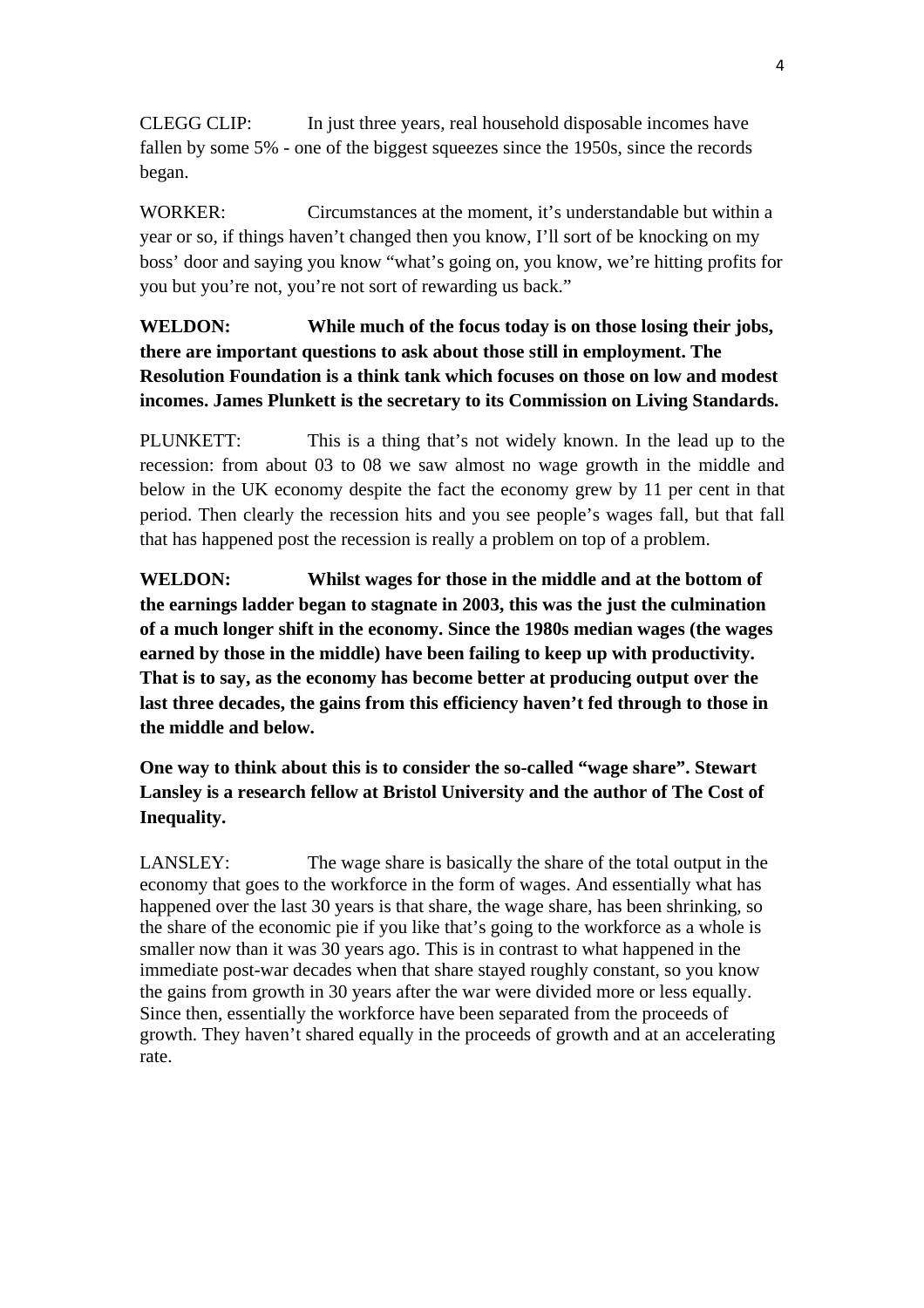**WELDON: This idea, that ordinary people have become separated from the proceeds of growth is hugely important. If economic growth doesn't benefit ordinary working people, then many will ask – what's the point?** 

**Compounding this problem, alongside a change in the wage share, there has been a change in how it is divided up between different employees. James Plunkett:**

PLUNKETT: Obviously in the 80s it's kind of widely known that we saw rising inequality across the spectrum, so if you like the kind of middle are moving away from the bottom and people at the top are moving away from the middle - really a kind of fanning out if you like of people's wages across the economy. What has changed recently, which is quite a big change really, is since the late 90s really the top 1 to 3% have detached from the rest and so it's really become a kind of very, very top against the rest if you like.

**WELDON: Currently someone in the top 3% earns over £65,000 a year. For the top 1%, it's over £117,000. And of course some earn a lot more.** 

**The interaction of these two factors – the amount of the economy going into the wage share and the way that share is divided up have both contributed to a long trend whereby those in the middle and below have seen their earnings rise by a lot less than those at the top. And that pattern has become more extreme over the last decade.** 

**You'd expect people like me, on the left, to be worried about workers getting a smaller slice of the economic pie. But the centre right has also become concerned, though they suspect that it's the welfare state itself which may have been partly responsible for the wage squeeze. Matt Oakley is head of economics at the think tank Policy Exchange.** 

OAKLEY: The tax credit system spanned households with incomes of up to around I think £55,000, so a large, large chunk of households actually taking tax credits home with them. The worry I have is that there's been some evidence that actually it can have a adverse effect, so actually by giving tax credits, this allows firms to actually pay less wages than it would do otherwise. It acts as a kind of firm subsidy - reducing wages**.** 

**WELDON: Concerned as he might be about the role of welfare payments on wages, Matt Oakley believes that they should also be included in any meaningful picture of household income.**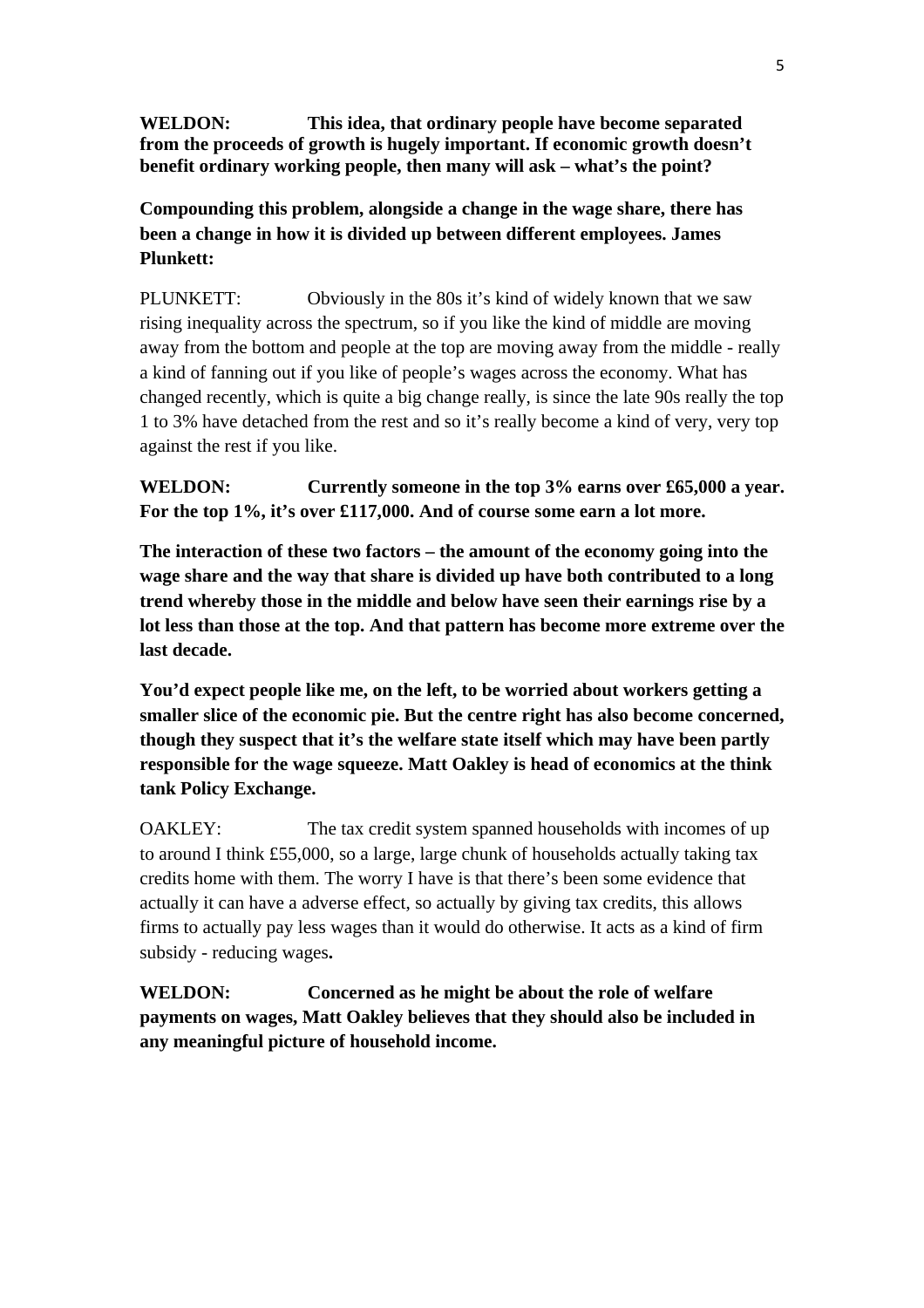OAKLEY: Look at things like the benefit system, the tax credit system, which of course redistributes money from people with higher earnings, people with higher abilities, people without disadvantage, to those people we're trying to support in society - low earners, people with disadvantages, those sorts of things, and of course you know you see a very, very different picture again where actually incomes so earnings, plus redistribution, plus benefits and tax credits - are very, very different. And I think that's what we should be looking at, not just this perhaps quite simplistic measure of wages from employment.

**WELDON: This is an important insight. Wages, or earnings, are of course just one type of income. Earnings from work are an important part of the picture but they don't tell us the whole story.** 

**Especially when we are thinking about households rather than just individuals. A two earner couple with children will be receiving income from two sets of wages, from child benefit, possibly from various tax credits and possibly from savings.** 

**Indeed over the past two decades, wage increases have not been the key driver of household incomes for most.** 

#### **James Plunkett of the Resolution Foundation:**

PLUNKETT: We saw in those post-war decades very positive changes in technology and some other kind of things that drive job growth in the economy, effectively kind of creating the modern middle class if you like - so people shifting out of unskilled factory jobs into quite skilled white collar jobs. So that was really the first wave. Then we saw women entering the labour market throughout the 80s, really pushing up household income - again a huge new source of income for households and then later we saw tax credits and the Labour Government getting involved a bit more in directly supporting some of the income of these households that were struggling. And if you look at each of those waves, in fact they've either kind of slowed down or broken, so the question is what is the next wave and is there anything else that's going to drive up household income in the next 10 years?

## **WELDON: Whilst these trends are just starting to capture attention in the UK they have long been apparent in the United States. President Obama even referred to this debate in his state of the union address last month.**

OBAMA CLIP: Long before the recession, jobs and manufacturing began leaving our shores. Technology made businesses more efficient, but also made some jobs obsolete. Folks at the top saw their incomes rise like never before, but most hardworking Americans struggled with costs that were growing, pay cheques that weren't, and personal debt that kept piling up.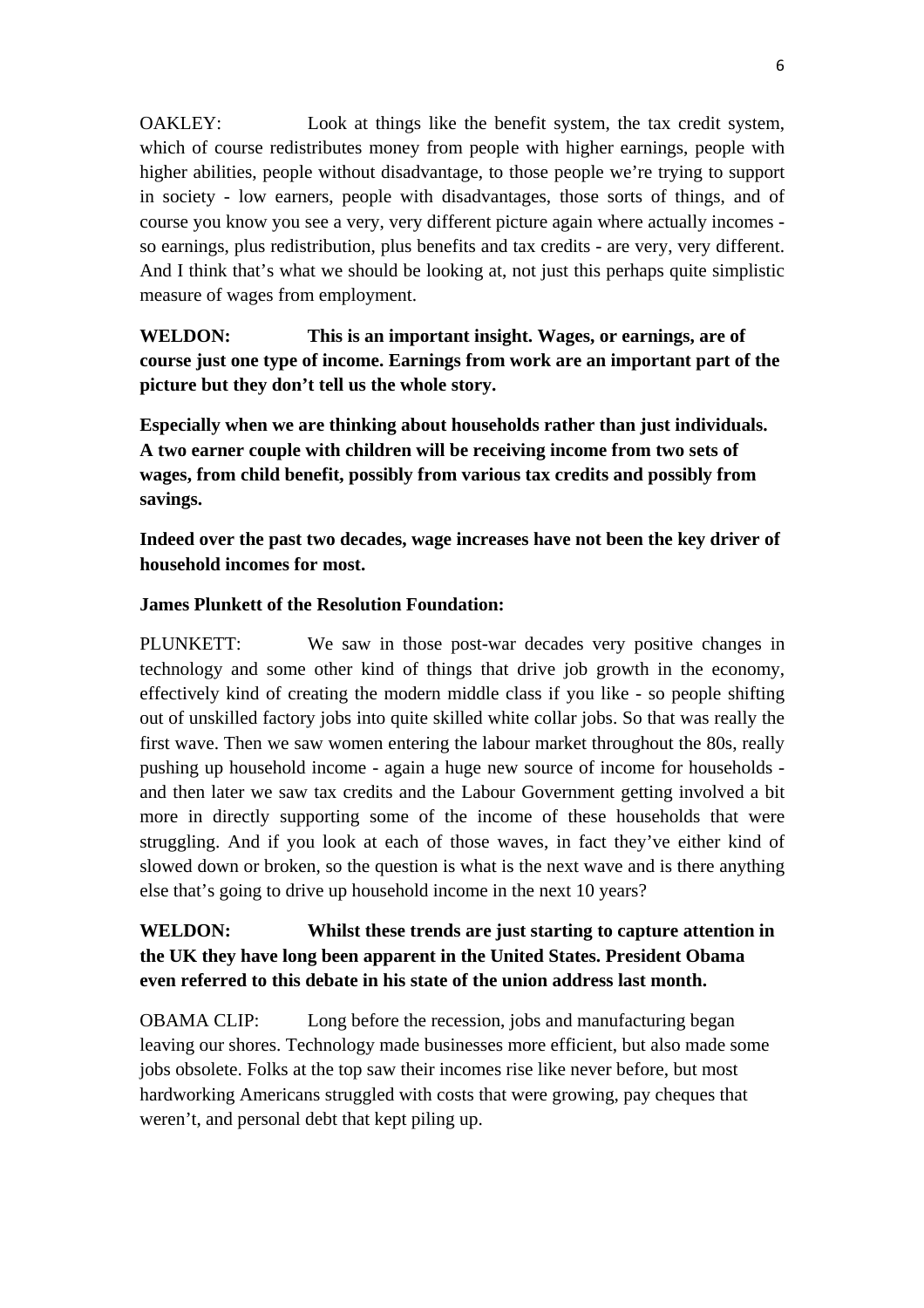**WELDON: The US has seen middle incomes stagnate since the late 1970s. Hourly median wages have been flat for 30 years. As in Britain, the changing distribution of wages has also played a key role in the US. Jacob Hacker is a professor of Political Science at Yale University and the co-author of Winner Take-All Politics.** 

HACKER: Between 1979 and 2007 the incomes of the middle fifth of Americans, after taxes and benefits, the average incomes of this middle group rose by around a quarter, 25%. The incomes of the top 1%, the average income of this group in the top 1% of the distribution rose by around 250% or ten times as much in percentage terms. And what that means is that over this period fully 40% of all household income gains went to the richest 1% of Americans; whereas about the same proportion, slightly less, went to the bottom 90% combined.

**WELDON: The US stands as a stark example of how bad these problems can become if left unchecked. The picture in the UK is not yet as extreme. But it's getting there, just look at the increases those at the very top have enjoyed in recent years.** 

**So, what's behind this pressure on wages for most of us, while the rich have got richer? The two most common explanations from economists are globalisation and technology. Initially, in the post-war years, in the 1950s and 1960s, new technology freed up the workforce, drove up employment and led to generally higher wages as productivity rose. Then the 1970s promised even more rapid technological change.** 

HORIZON CLIP: Inside here is a silicone chip with all the important components of the computer etched onto its tiny surface.

**WELDON: This time, though, the gains brought by new technology were much more narrowly focused.** 

HORIZON CLIP: Such chips will totally revolutionise our way of life. They are the reason why Japan is abandoning its ship-building and why our children will grow up without jobs to go to.

**WELDON: That rather alarmist warning came from the Horizon programme in 1978. Clearly the microchip hasn't destroyed all jobs and for DeAnne Julius, an economist and chair of Chatham House, it's really a question of what skills you have.**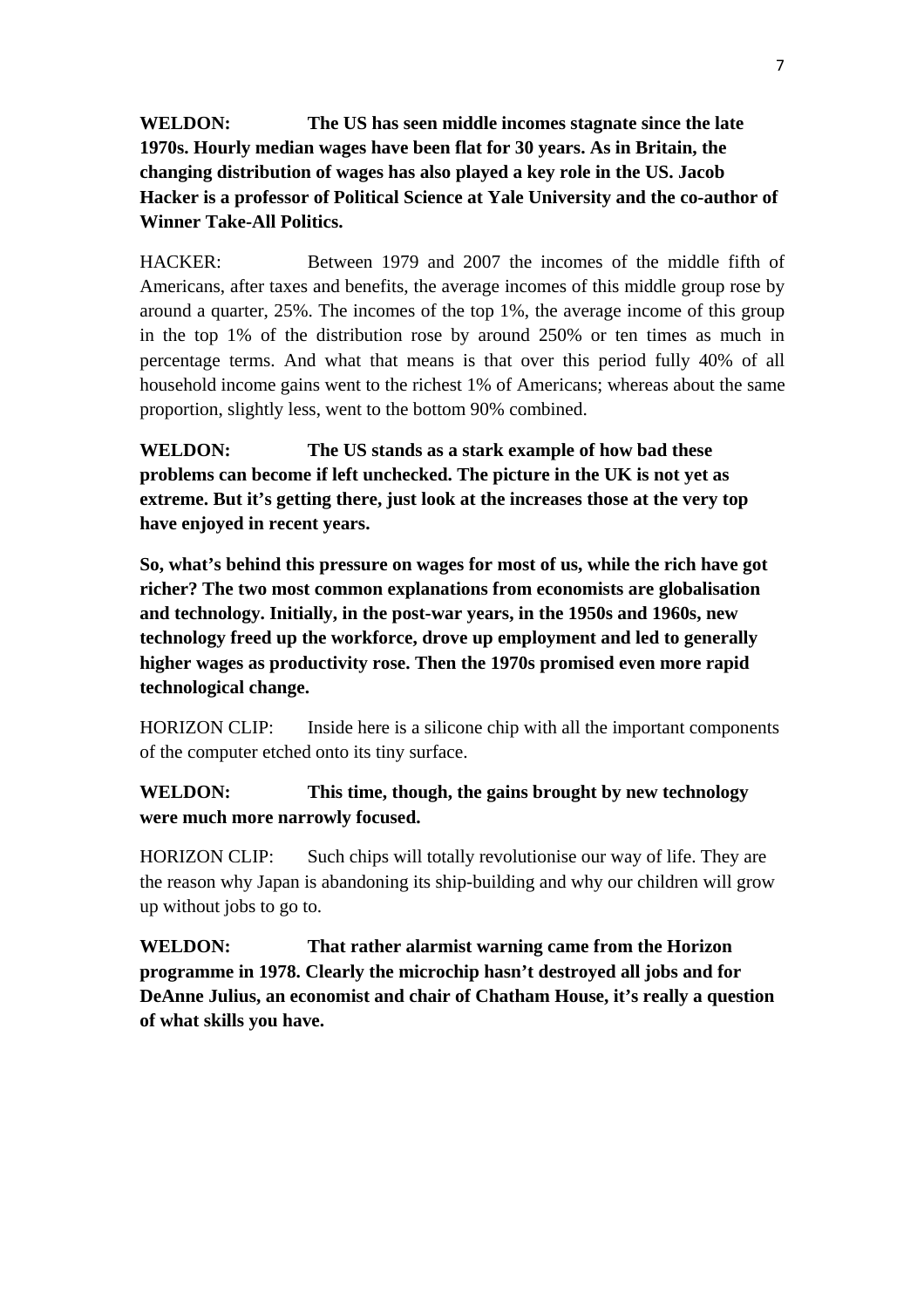JULIUS: I think the recent technological shifts, which have been largely driven by the information technology revolution - internet, all of the advances in IT - I think they have disproportionately benefited higher skilled people, which means the higher end of the income distribution. And in addition to providing a lot of new jobs which are not really available to people without appropriate skills, they've also killed off a lot of the old jobs - the secretarial positions, the admin positions which a lot of semi-skilled people in earlier decades filled.

HORIZON CLIP: There's a new machine coming into use – it's called a word processor and it's probably a more important step than the invention of the typewriter.

**WELDON: Back in the days before the word processor, every solicitor, accountant, manager had his or her own secretary. That's clearly not the case nowadays. Meanwhile a financial trader, equipped with a high speed internet connection can make masses more money, compared to his or her counterpart in the 1970s, armed with just a telephone.** 

**Many of the gains from increased productivity and economic growth have disproportionately gone into company profits and the pockets of top earners. This challenges those who believe that improving productivity is the best way to ensure higher wages for all.** 

JULIUS: It's a fallacy to think that increasing productivity automatically leads to increasing wages. if you look at manufacturing productivity, it's gone up much faster globally than service productivity, but that doesn't mean that manufacturing wages have gone up in the West because those jobs are now often done by people earning much less in East Asia.

# **WELDON: Alongside technology, the other major structural change in the economy since the 1970s has been the impact of globalisation.**

DYSON CLIP: Newsreader: The manufacturer of one of the most famous British inventions in recent years is set to be switched from Wiltshire to Malaysia with the loss of up to 800 jobs. James Dyson who...

DYSON CLIP: Newsreader: Eight hundred workers in Malmesbury heard this morning that their future is under threat.

DYSON CLIP: Employee: Gutted. I live in Malmesbury. I live on my own. I can't drive. And er…

BOOTLE: Essentially what's occurred as a result of the opening up of world economy is that something like a couple of billion workers have just joined the world economy.

**WELDON: Roger Bootle is the Managing Director of Capital Economics.**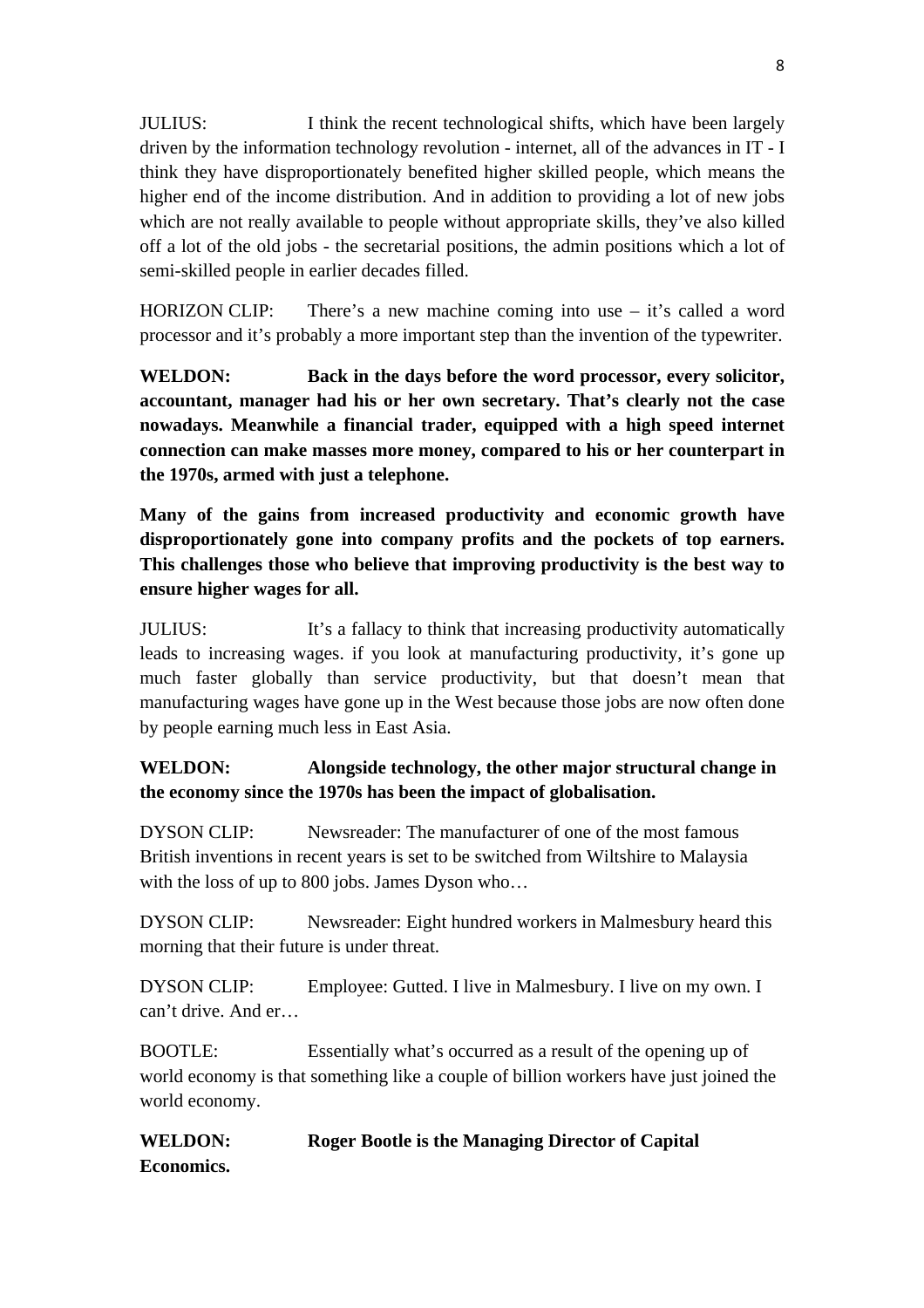BOOTLE: The result of that, not surprisingly, is downward pressure on real incomes and again downward pressure on particular sorts of real incomes of people who are in competition effectively with unskilled or lowly skilled people in emerging markets.

JULIUS: Well there was a good study recently by the OECD that showed that it wasn't really trade flows that seem to affect wages. It was more the dispersion of supply chains - the outsourcing, the fact that many labour-intensive industries actually shifted from European countries to China, to Asian countries. So it was more the flow of capital that affects where companies are investing rather than trade itself, and both of those of course are an element of globalisation.

**WELDON: The outsourcing of certain jobs – first in manufacturing and later in services like call centres, affects the economy much like technological change. It might make the UK more productive and give us cheaper goods but it also destroys some jobs. But is globalisation as important a factor as some claim it is?** 

PLUNKETT: I think people often go straight to globalisation as the kind of key driver of a lot of these trends. I think it can be overstated.

#### **WELDON: James Plunkett from the Resolution Foundation.**

PLUNKETT: For example, I'd point to the fact that a lot of the jobs in Britain that we're really worried about in these kind of conversations are in actually nontraded sectors. These are sectors where we're not really talking about competing with China and India. You know jobs aren't being outsourced to India. So …

#### **WELDON: You can't get your haircut in China.**

PLUNKETT: You can't get your haircut in China. Likewise hotels - you can't … An Indian worker from India cannot change a bed in a hotel room in London.

And so these jobs aren't really jobs that are being outsourced to India and China and yet are huge jobs, very badly paying jobs. Similarly social care is a big example. Care for the elderly in Britain is not going to happen from China. And so this is a really big part of the picture and it's not really just down to globalisation, I think.

**WELDON: Globalisation and technology have been major drivers of what has happened to wages but they seem to have affected different countries to a different extent.**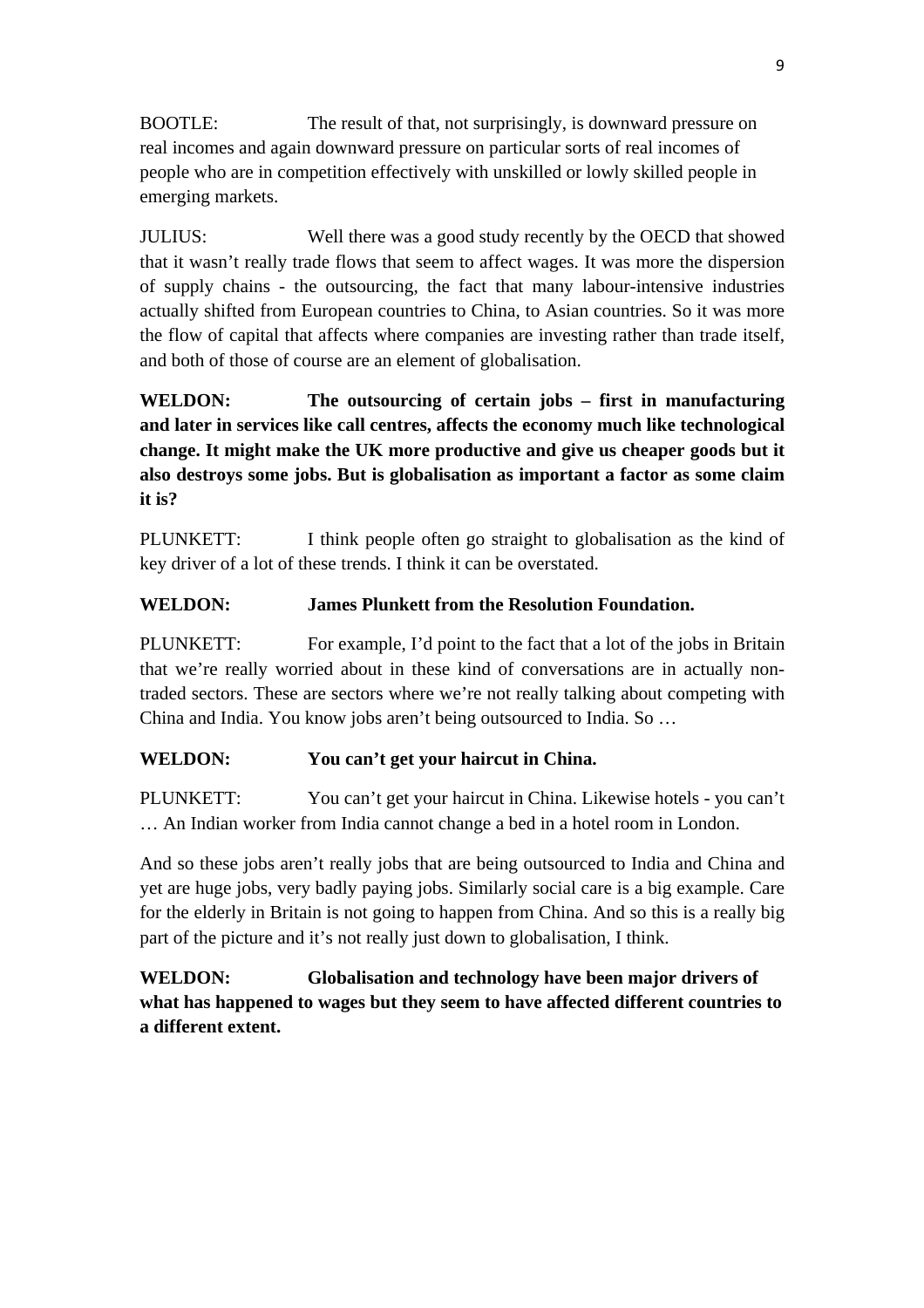PLUNKETT: In the US and Canada we've seen in fact much longer stagnation in middle wages for about 30 years. Even in Germany, which people often hold up as a good example, we've seen stagnation for about 10 years or so. But then other economies like France, like Australia have seen much stronger growth at the bottom, so there does seem to be something that governments can do to change these trends.

## **WELDON: That's interesting. So if France and Australia have you know managed to alleviate some of these trends, how have they done it?**

PLUNKETT: What you see in countries like France and Australia is they have not just a minimum wage but a kind of more complicated system of mechanisms to push up wages. So, in France for example, workers above the minimum wage have their pay linked to the minimum wage, so that when the minimum goes up, they go up as well. So they have kind of more mechanisms in place to make sure that when the economy grows people's wages kind of rise in line with that growth.

# **WELDON: Technology and globalisation are factors that one would expect to impact upon all developed countries in a broadly similar manner. But if the trends in wages have varied, then some other factor or factors could be behind this. For Stewart Lansley, politics is one missing ingredient.**

LANSLEY: There were a series of acts in the 1980s that weakened the power of unions; and regulations were taken off business, particularly in relation to the labour market, which gave business more power. So effectively what, what happened was that balance shifted. Industry had a lot more power - you know the concept of countervailing power - was greatly undermined. You know, the checks and balances that used to exist in the economy were removed in favour of one group against another.

**WELDON: The American economist J K Galbraith coined the term "countervailing power" in the early 1950s. He thought that in the years before the Second World War the US economy had been dominated by big business to the detriment of employees, but in the post-war world this power would be balanced by a stronger role for trade unions and a more activist government.** 

**The argument is that the weakening of trade unions and their countervailing power in the UK since the 1980s has played a part in driving down the share of the economy that reaches those in the middle and below.** 

**But back in the mid-1970s Britain experienced the exact opposite of the current squeeze on wages – a profit squeeze.**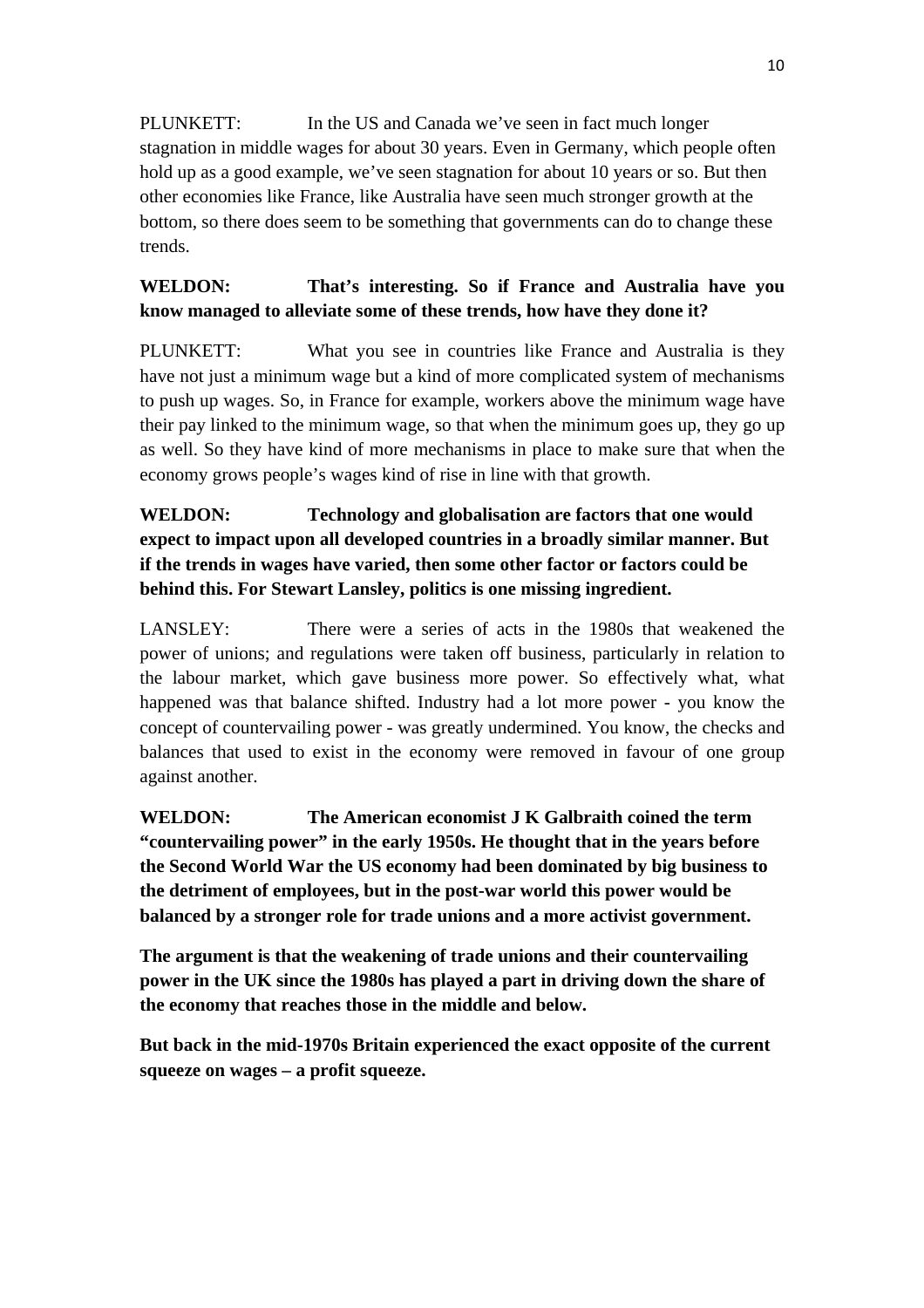**WELDON: Through the 1950s and 1960s the wage share of the economy, the proportion of its output going directly back to workers, was around 58 to 60%. In the mid-1970s it began to rise quickly, briefly hitting a peak of 65%. Corporate profits came under pressure, investment began to fall and the UK found itself in serious economic problems culminating in a bail out from the IMF in 1976.** 

## **The Labour Prime Minster Jim Callaghan found himself calling for wage restraint.**

CALLAGHAN CLIP: By mid-1975 both earnings and prices were rising at about 25% a year. I cannot forebear to remind you of this. I need hardly dwell on the damage that continued inflation on this scale would have inflicted on British industry and on our level of unemployment.

JULIUS: This country had gotten itself into a very difficult economic situation during the 70s.

## **WELDON: DeAnne Julius.**

JULIUS: We all read about or some remember the strikes and so forth in those days. So Britain had a real economic structural transformation during the 80s and that's probably why some of these trends sped up during that period when we lost a lot of the manufacturing base and a lot of those jobs of course

**WELDON: After the wage share peaked in 1975, seemingly overpowerful labour has since been replaced by what many, including myself, feel is over powerful capital. The balance of countervailing power has been removed, and the wage share is now in the low 50s. Throughout the 1950s and 60s some right-leaning economists had begun to argue that the post-war economic model had made labour too strong relative to capital, or businesses. And whilst these voices were generally marginalised until the 1970s, things rapidly began to change.**

THATCHER CLIP: Mr Chairman, this government is pursuing the only policy which gives any hope of bringing our people back to real and lasting employment.

**WELDON: Another phrase that keeps cropping up to explain what has happened to wages is the concept of "shareholder value", this idea suggests that in the 1980s the way corporations were run changed, as they became more exposed to pressure from financial markets and concerned by their share price. Stewart Lansley again:**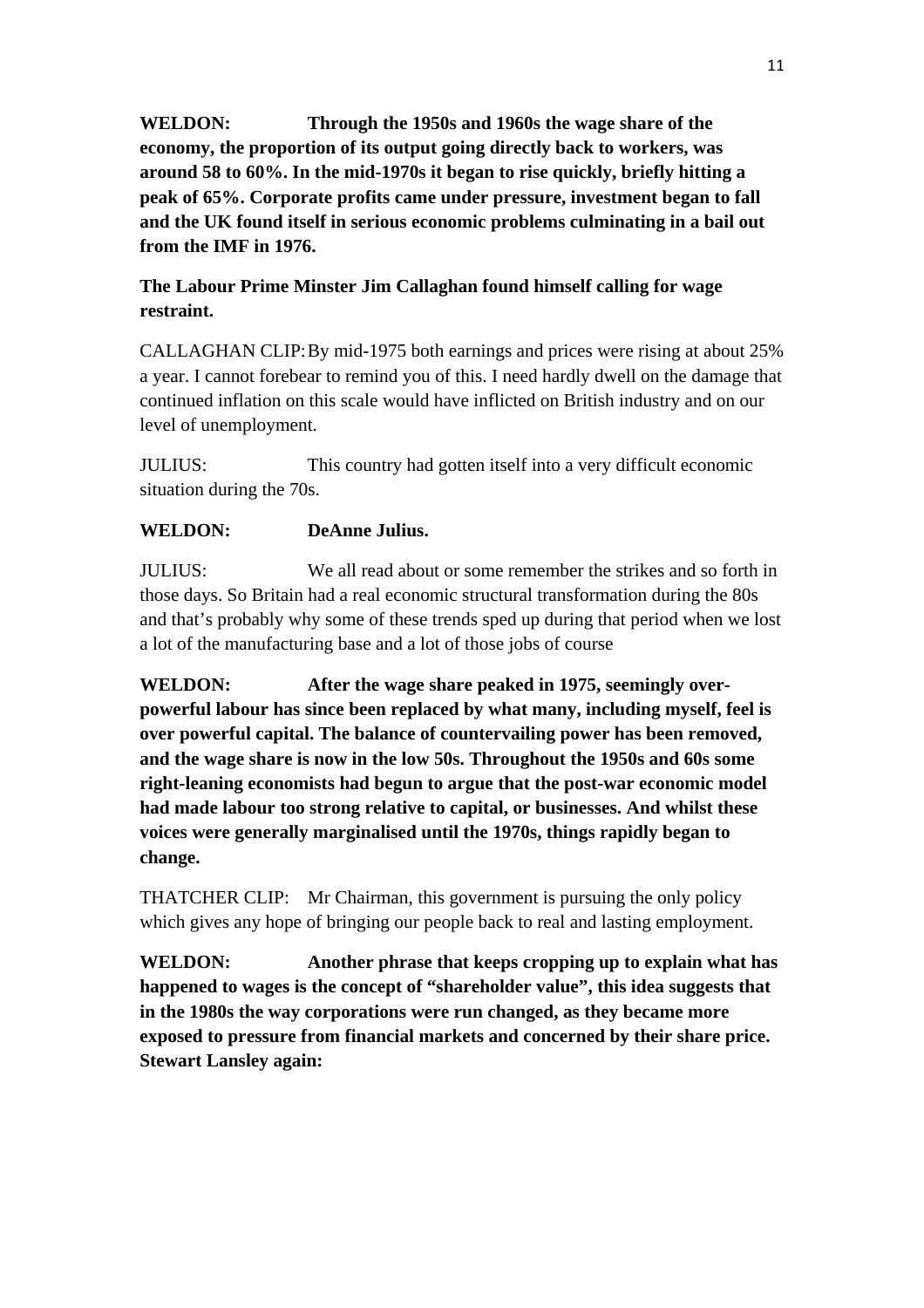LANSLEY: In the 1950s and 1960s, we had a very, very different model of capitalism in which the share price and profit were both key drivers of business activity but only one of them. So relationships with the staff, relationships with the community, the role they played in society worked hand in hand. But what happened then – a lot of those extra responsibilities and social responsibilities that companies accepted were all ditched.

JULIUS: I think there's always been a very important focus on shareholder value, and indeed unless one creates shareholder value in a private company the company disappears. So I don't think that's a new focus.

BOOTLE: I think there has been a shift in corporate behaviour. Essentially so much about publicly quoted companies doesn't actually work very well.

# **WELDON: Roger Bootle isn't just talking about inflated executive pay but also shrinking company investment levels and unrealistic expectations from today's shareholders.**

BOOTLE: It's perverse really it seems to me, that you've got very low interest rates in both the United States and the UK. The British government can borrow at a negative real interest rate and yet we've still got British companies and in America, American companies demanding huge returns – 10%, 15%, in some cases 20% - from prospective investment. This is where I think there's a major failure of the system that needs to be grappled with. I often think to myself what would have happened in the 19<sup>th</sup> century? What would the great Victorian entrepreneurs and businessmen have done confronted with these very low rates of interest? Well the answer is they'd have rebuilt the world.

**WELDON: Whether the driver was politics, a change in corporate behaviour, globalisation, technology or some combination of them all, the pattern of wage earning in Britain today is certainly very different to how it was 30 years ago.** 

**There are competing views on how wages will develop over the next few years. The finance worker, who we heard from at the beginning, is hopeful that his personal four-year wage freeze might be nearing its end.** 

WORKER: I'm sort of questioning why, why my salary is still the same. Hopefully it will sort of go up in the next year or so but I think, sort of based on the financial difficulty at the moment, I'm not really complaining. So if anything, I'm sort of lucky that I've still got the job and you know, I'm still on the actual salary that I am.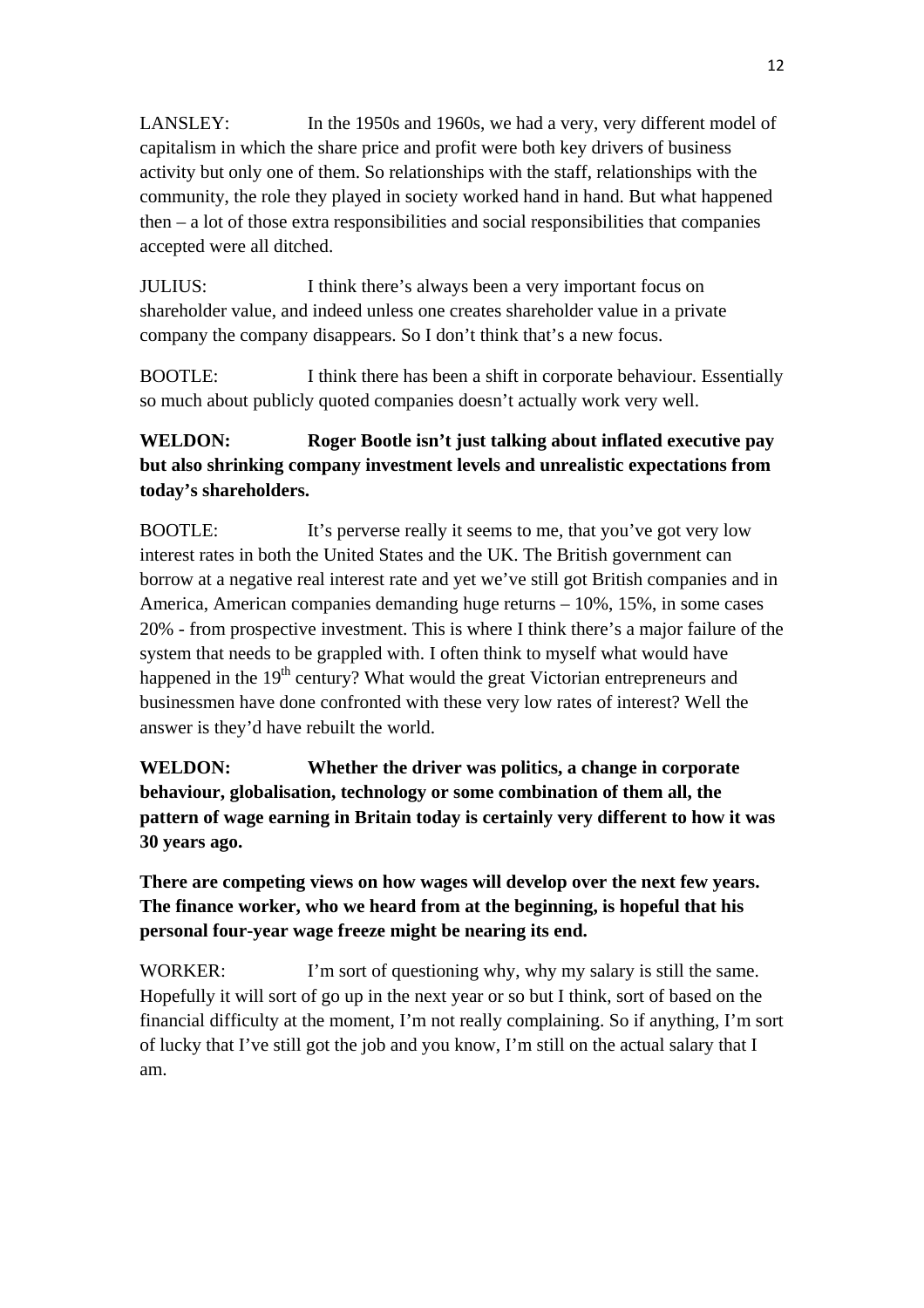**WELDON: Sadly, independent forecasters are less optimistic. The respected Institute of Fiscal Studies believes the squeeze on living standards will continue until at least 2016.** 

**Even allowing for uncertainty, it seems that the factors that have put wages under pressure, such as globalisation and technological change are here to stay, whilst the factors that helped alleviate the weakness of earnings to drive incomes higher, such as the growth of two earner couples or transfers through the tax system, have slowed down.** 

**In the past two decades wage growth has not been a major driver of incomes for a lot of people in the middle and below. But for a typical family that might now be changing – if both members of the household are already in work and tax credits and other benefits are unlikely to be increased, then the future driver of incomes can only be wages.** 

**MUSIC – Things can only get better.** 

**WELDON: Any government serious about relieving pressure on the "squeezed middle" and making things better will have to take questions of wages more seriously than in recent years.** 

**But Gavin Kelly, who spent 11 years working as an adviser in Whitehall and Downing Street under Labour, says that the government machine isn't really set up to deal with this properly.**

KELLY: Because at the heart of this is the truth that no department in Whitehall really sees it as their job to worry about big trends in living standards facing the working population of this country. Obviously everyone has in interest in it but no-one really owns it. And I think that is a problem which will still exist today because you don't change the nature of Whitehall departments quickly.

# **WELDON: The Treasury, understandably, focuses on growth and the public finances while the Department of Work and Pensions is more concerned with unemployment and issues like child poverty. Finding out how a typical household's budget is playing out can prove difficult.**

KELLY: There's not much data on that which actually informs key decision making. If you want to have a debate about a particular tax change or a particular spending cut, you will be inundated with analysis; you can have as much analysis as you could possibly want to have on that particular question. If you say how in the round is this type of household faring from all the wider sort of trends which could impact on the plight of the household, you'll find it quite hard to get that information.